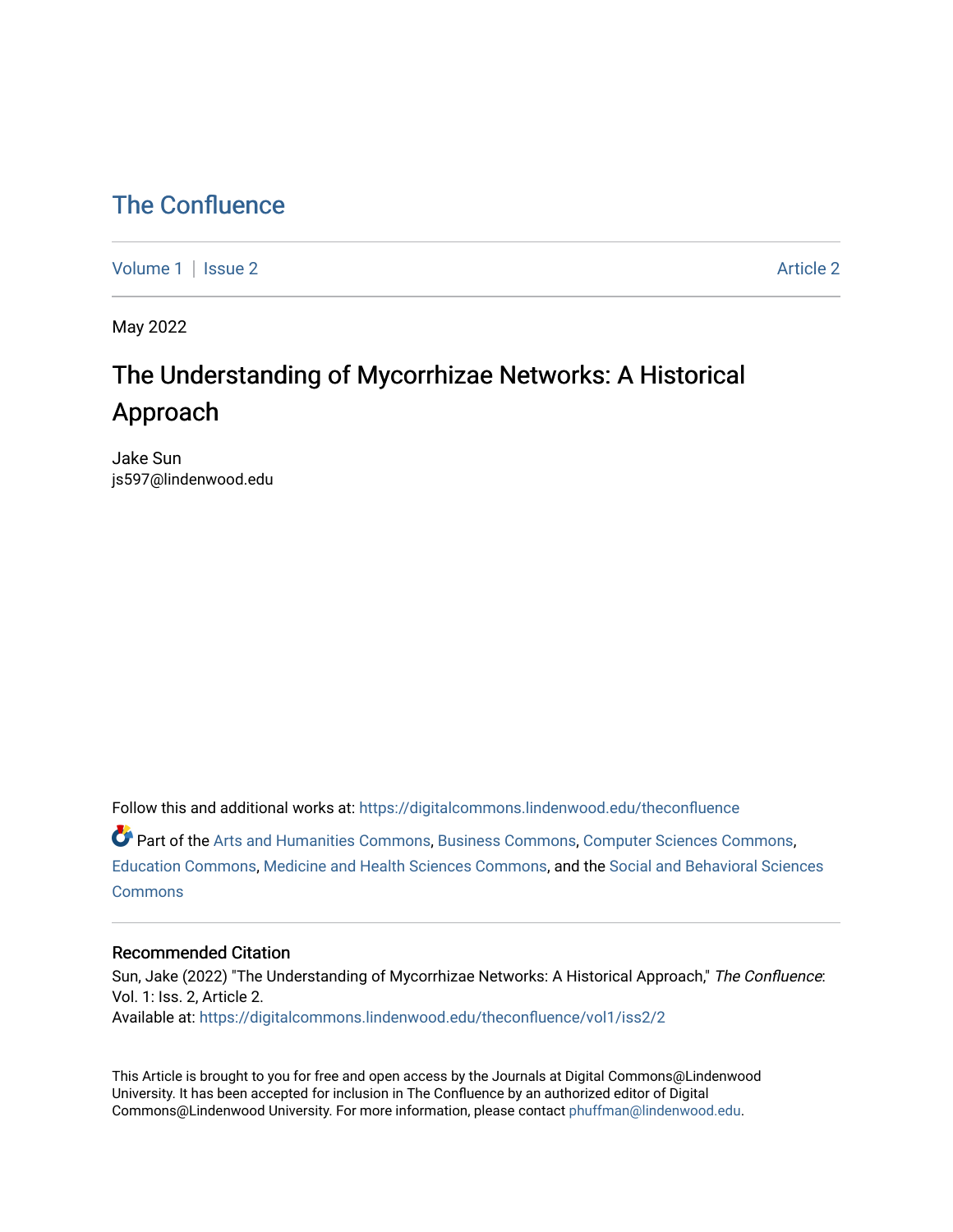Title: The Understanding of Mycorrhizae Networks: A Historical Approach

Running Title: History of Mycorrhizae

Affiliation: Lindenwood University

Author: Jake Sun

Address: 186 Berry Manor Circle

Phone Number: 636-387-9339

Email: [Jakesun123@gmail.com](mailto:Jakesun123@gmail.com)

School Email: [js597@lindenwood.edu](mailto:js597@lindenwood.edu)

Keywords: Mycorrhizae, Ecology, Plants, Fungi, Symbiosis, Evolution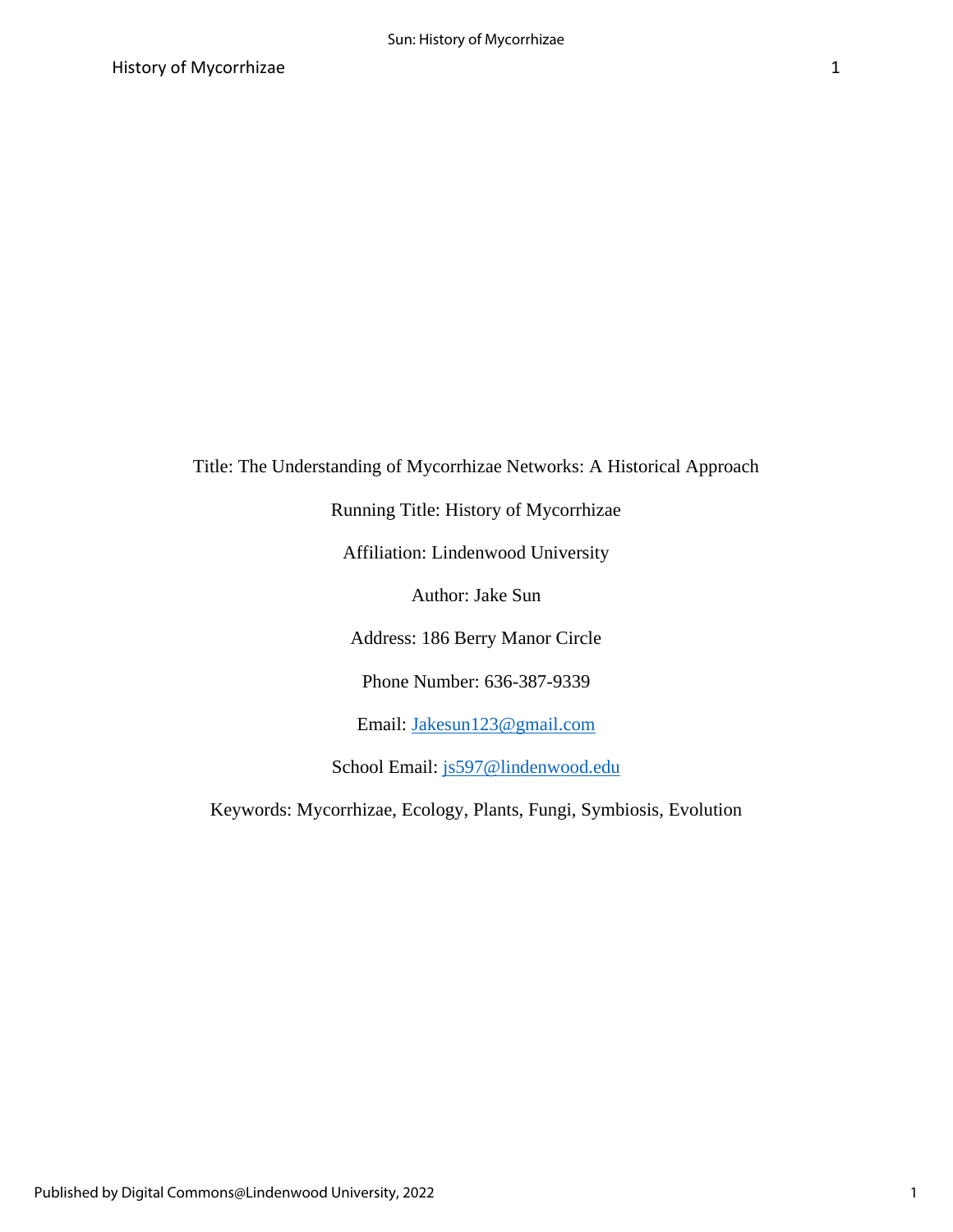## **Abstract**

The growth of mycorrhizal fungi into plant roots used to be viewed as a parasitic relationship between plants and fungi, where the fungal symbiont benefits and the plant host is harmed. Current research elucidates a mutualistic relationship. The mycorrhizae network assists the plants by increasing the capabilities for nutrient absorption in the soil. In exchange, the fungi receive carbon supply from the photosynthetic plants for growth. Our scientific understanding of other topics like species specificity, seed germination, and co-evolutionary influence of mycorrhizae and plants has also progressed. Additionally, we now understand that the mycorrhizal mutualism is not limited to the roots of a single plant species and the mycelium associated with it. Mycorrhizae networks have an ecological impact on other species within the community since networks can be developed among roots of multiple plants. Non-photosynthetic plants rely heavily on these interconnected mycorrhizae. In perspective, mycorrhizae influence the relationships between plants and fungi, along with the environmental factors, in the ecosystem. More specifically, the relationships of the plant roots and the fungal mycelium within the soil along with other microorganisms, like bacteria, influences overall productively above and below the soil.

#### **Introduction**

Fungi, once considered to be non-photosynthetic plants, are now understood to be heterotrophic organisms that play a large role in decomposition and comprise their own eukaryote kingdom (Cavalier-Smith 1998). From an ecological perspective, fungi play an essential role in nutrient movement, allocation, and cycling throughout the environment, influencing soil fertility, increasing biodiversity, and enhancing overall ecosystem productivity (Finlay 2008). The ecosystem services provided by the fungi extend beyond decomposition. In environmental conservation, fungi can restore landscape habitability by removal of contaminated waste via mycoremediation (Gupta et al. 2017). In pharmaceuticals, fungal metabolites, like mycotoxins, can be used to develop drugs against infectious diseases (Raut 2020). Beyond these contributions, fungi are notable for the mutualistic symbiosis with the roots of plants known as mycorrhizae, in which plant roots and fungal mycelia form physical connections and exchange resources. As much as 90% of land plants form mycorrhizal relationships with fungi (Feijen et al. 2018). Mycorrhizae networks describe a relationship between plants and fungi that connect more than one plant (Simard et al. 2012).

Fungi and plants relationships can be traced back as early as around 360 million years ago when mycorrhizae associations facilitated plant life on land. Fossil records of early nonvascular plants, like *Aglaophyton major,* during the Devonian period show the presence of vesicular arbuscular mycorrhiza (VAM). Preserved anatomical features of fungi associations indicate the presence of fungal endosymbionts that contributed to plant survival on land. The selective co-evolutionary pressures between plants and fungi benefit both species (Remy et al. 1994). Co-evolution is defined as how features of one population of species are affected by another which can in turn influence change in the original population (Janzen 1980). For example, the mycorrhizae can act as roots, absorbing nutrients from the surroundings, for nonvascular plants lacking roots. Rhynie chert fossils of *A. major* show meristematic regions of cells dedicated to VAM infection by fungi. In addition, fungi endophytes may have influenced the beginnings of lignification allowing plants to grow tall. Plants reciprocate by sharing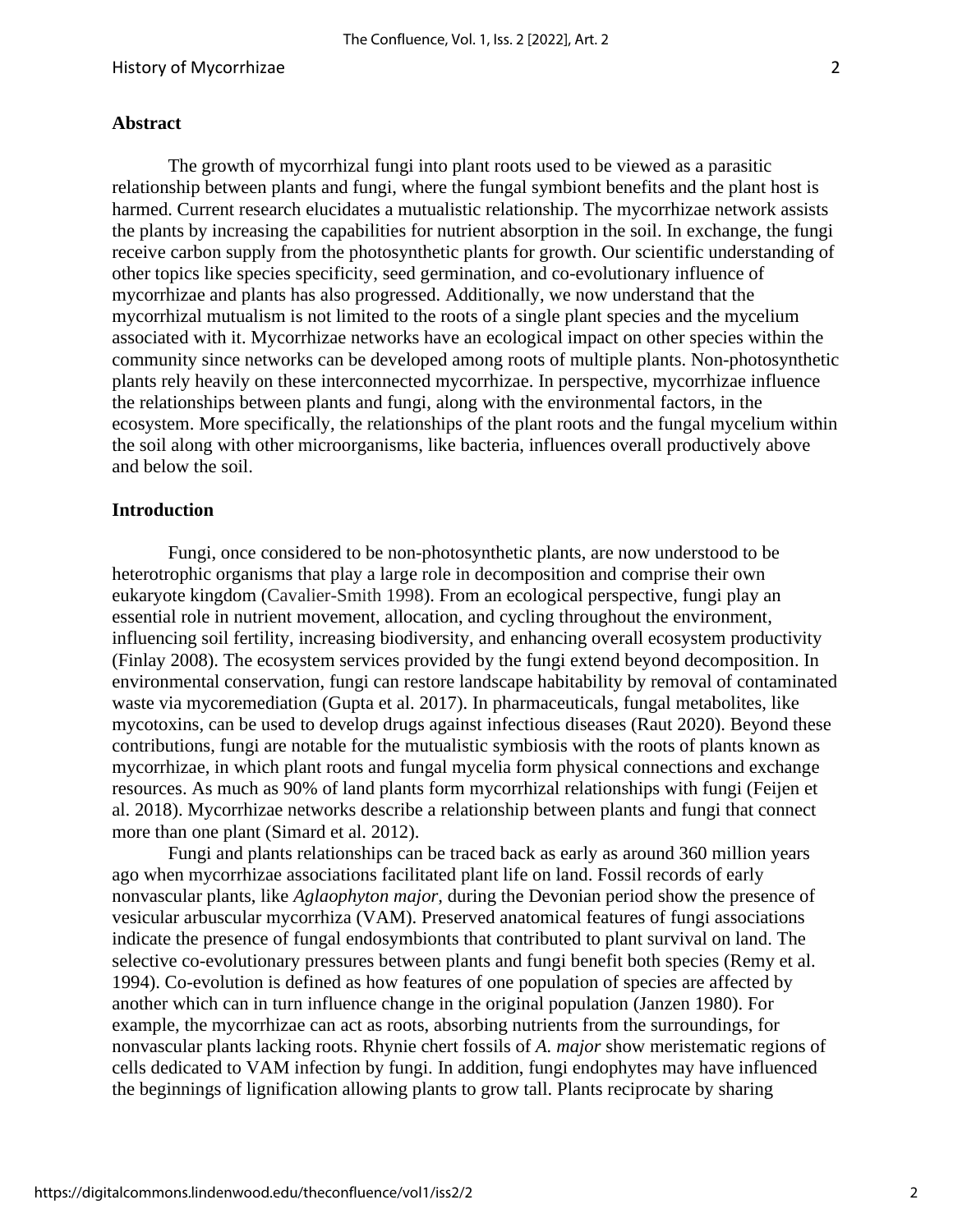nutrients with fungi mutualistically (Remy et al. 1994). Therefore, early terrestrial plants with fungi relationships had a selective advantage over those that did not. Survival and reproduction are assisted by the presence of mycorrhizae networks (Malloch et al. 1980; Simard 2018). Strong molecular evidence supports early plant and fungi relationships in fungal species from the Ascomycota, Basidiomycota, and Glomeromycota phyla (Bonfante and Anca 2009). Mycorrhizae networks are generally categorized into two types being either endomycorrhiza, which forms arbuscules, or ectomycorrhiza, which forms Hartig net. The arbuscules form within the interior of root cells where nutrients are shared or exchanged between plants and fungi (Newsham et al. 1995). The Hartig net is a hyphal network surrounding the interior root cells (Martin et al. 2016).

Our understanding of mycorrhizal symbiosis has progressed in the past centuries. Advances in technology, as well as knowledge of plant physiology and the biochemical mechanisms between plants and fungi allow for a better understanding of mycorrhizae, and ultimately the development of applications in global ecology and environmental conservation. In this review, a historical analysis is presented to compare past conclusions to present day understanding of mycorrhizae.

## **Late 1800s and early 1900s**

### *Mycorrhizae structure*

The classification and description of mycorrhizae can be traced back to the early works of Frank (1885) in documenting symbiotic characteristics and observations between plant roots and fungal hyphae. The hyphae are the extensions or branching of the fungi that constitutes the mycelium network. Some of the mycorrhizae were described to be mantle-like in structure and surrounding the plant roots, while others invade within the plant roots. Observations detailed that the initial colonization of the plant with mycorrhizae begins shortly after gemination of the seed when the taproot system beings developing lateral roots. Roots that exhibit slower or ceased growth are heavily branched with hyphae while the longer growing roots, usually the primary central root, are less connected with hyphae.

## *Nature of mycorrhizal symbiosis*

The relationships between fungi and plants through the mycorrhizae networks were originally concluded to be parasitic. The mycelium network grows over the plant roots and some root areas show signs of hypertrophy or growth of fruiting bodies of the mycelium (Frank 1885). The Cupuliferae plant, however, was observed not to be harmed in the symbiosis like in commensalism, where one species benefits, and the other species not affected. Despite this observation, the infective nature of the fungi on the plant roots was ultimately reasoned to be parasitic. Similarly, in other species of plants and fungi, the symbiosis between *Abies firma* and *Cantharellus floccosus* was also concluded to be parasitic since no observable benefit for the plant was noted (Masui 1926). In the root system heavily infected with mycelium, growth of the roots ceased. It was assumed that root growth inhibition is an injury caused by the mycelium infection. In orchid species, the fungi are able to thrive in orchid roots without evidence of the orchid benefiting from the presence of mycorrhizae (Curtis 1939). Orchid rootlets heavily infected with mycorrhizae networks diminishes the growth of the root. A common conclusion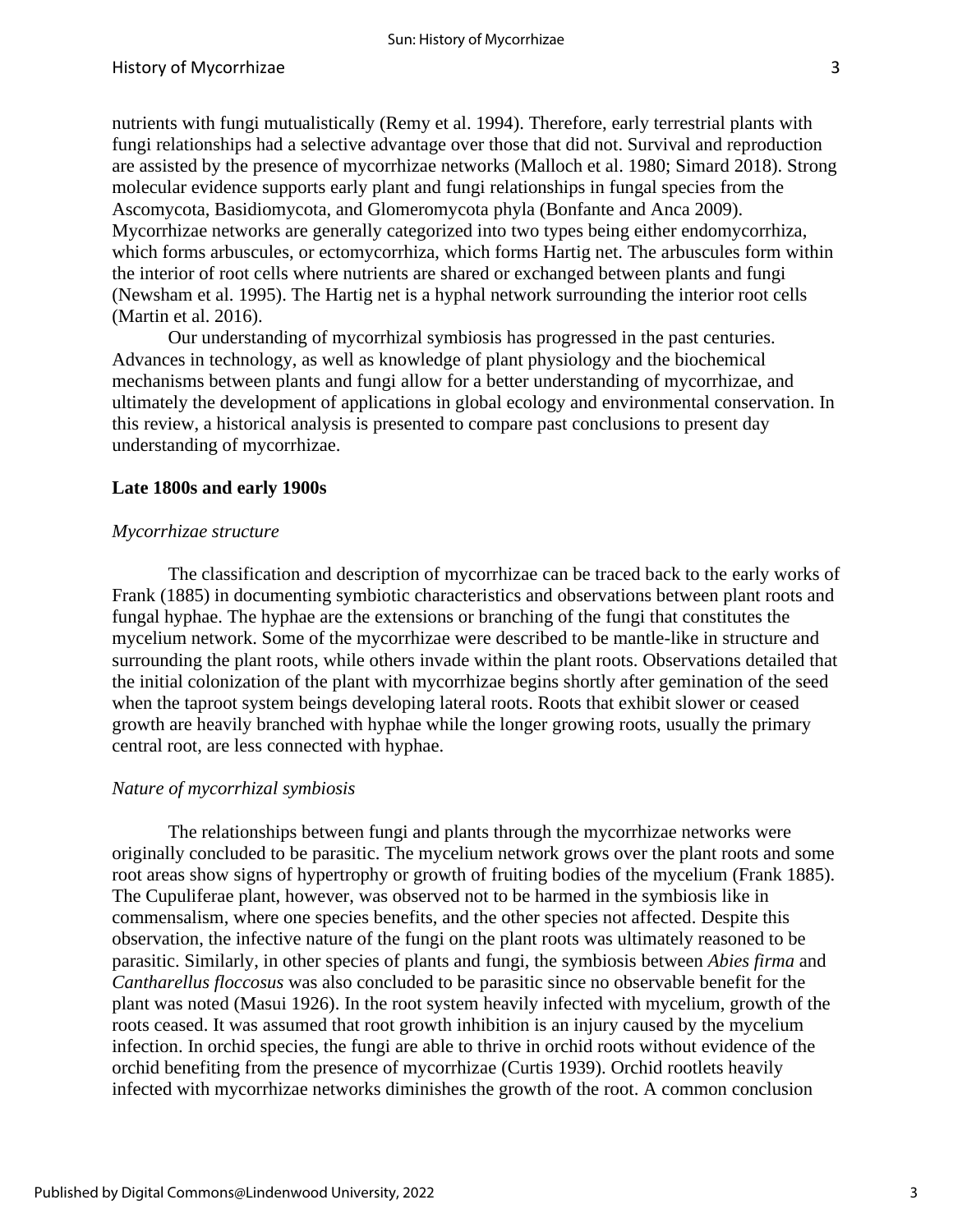from both studies (Frank 1885 and Masui 1926) are no notable evidence of plant derived benefits in association with fungi. Fungi and plants may associate in a method to benefit from each other's presence as stated in Frank (1885). However, no clear evidence was available in the early studies of mycorrhizae to determine nutrient flow between plants and fungi species to conclude that the symbiosis was not parasitic.

## *Optimal soil conditions for mycorrhizal growth*

How fungi and plants form a relationship is a question proposed in observing the mycorrhizae. Mycorrhizae are exhibited in flood plains, with higher moisture levels, as well as dry environments with less moisture (Frank 1885). Separate experiments to test whether plants can be free of these parasitic-like mycorrhizae were performed by changing the growth medium into a liquid rather than soil (Masui 1926). Mycorrhizae were not able to develop in extreme wet medium or damp environmental conditions since the growth of fungal mycelium was limited. Instead, roots growing in soil are the ideal medium for fungal growth. The depth of the plant roots within the soil is also another factor influencing the growth of mycorrhizae networks. More superficial roots have more hyphae infestation compared to roots that are deeper within the soil. Endophytic mycelia were noted in salt marsh plants like *Armeria maritima* and *Glyceria maritima* (Mason 1928)*.* Physical features observed from endophytic fungi in salt marsh plants including vacuolated cytoplasm and multiple nuclei were considered an indication of plant cellfungal hyphae union. Fungi can form mycorrhizae networks with plants in different environments, but media without heavy moisture is the ideal condition for fungi relationship between plants.

## *Mycorrhizae specificity*

Mycorrhizal fungi species vary in degree of specificity for forming symbiosis with one versus multiple plant species. Some fungi tend to form mycorrhizae relationships more often with certain plants than others. Such specificity between fungi and plants was observed in the early studies of mycorrhizae. Beech trees (*Fagus* sp.) were observed to be the only species inhabited with fungi even in the presence of other plant species like *Mercurialis perennis*, *Viola canina*, or *Oxalis acetosella* nearby (Frank 1885). The ectomycorrhizal type, *Rhizopogon luteolus*, was similarly observed to form mycorrhizae associations with pine species including *Pinus radiata, P. taeda,* and *P. caribaea.* It was originally concluded that *R. luteolus* is the sole fungus growing symbiotically with *Pinus* until another fungal type, *Boletus granulatus,* was also identified to grow in proximity under the same tree species. Laboratory cultures of different pine seedlings and *R. luteolus* revealed mycorrhizae networks developing from the region of inoculation. No data in laboratory studies involving *B. granulatus* supported a plant partner forming mycorrhizae with multiple fungi species (Young 1937). However, multiple cross studies were performed with different orchid and *Rhizoctonia* species to determine orchid fungal mycorrhizal specificity. It was found that orchid species can harbor many different fungal types and a single fungus can produce mycorrhizae networks in multiple orchid species (Curtis 1939).

*Mycorrhizal effects on seed germination*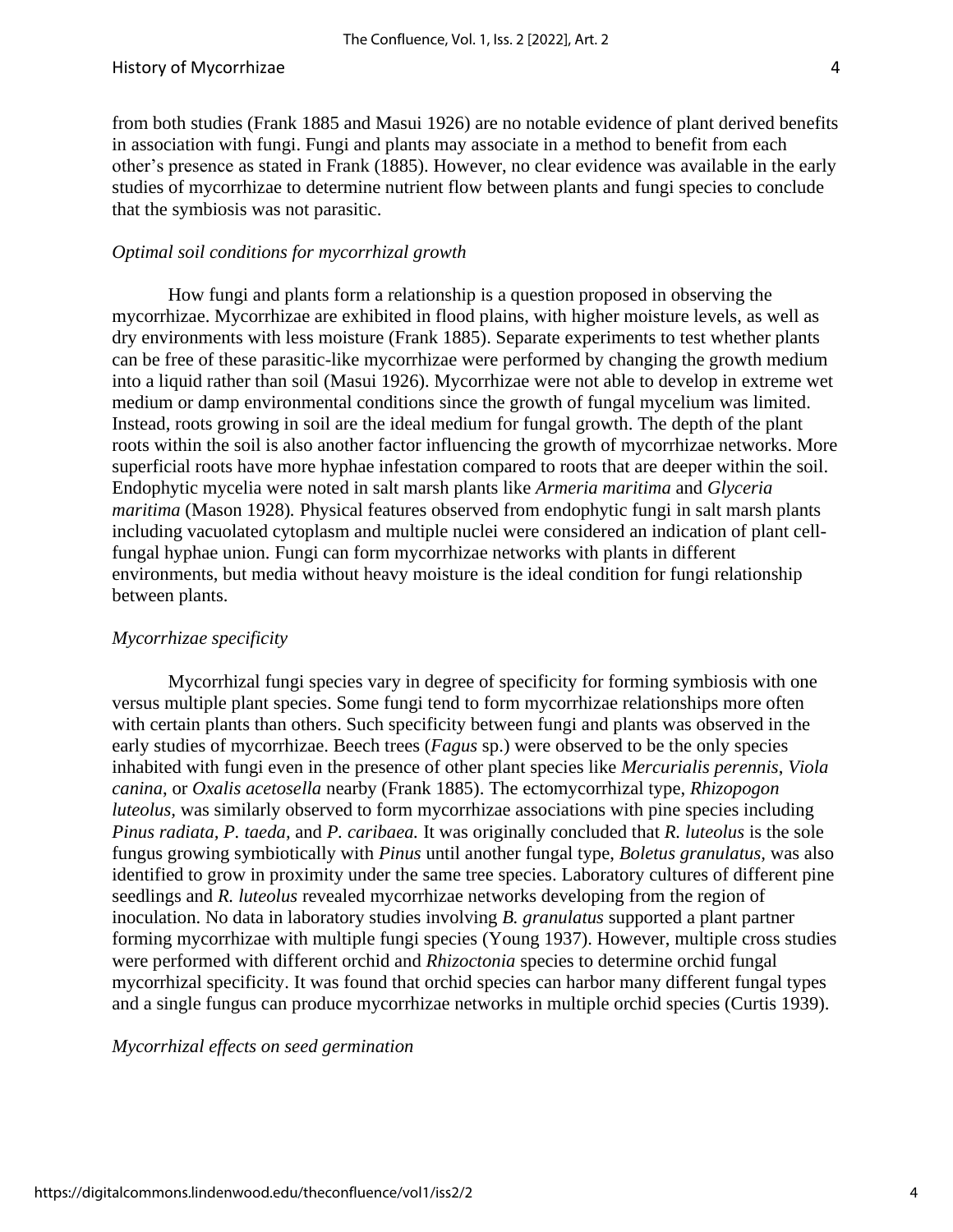The mechanisms and timing involving the formation of the mycorrhizae with the plant's root were not completely understood during early research of mycorrhizae. However, the longevity of the mycorrhizae network in the plant root systems correlated to the life duration of the plant organisms (Frank 1885). Since the seed represents the embryonic stage of the plant life cycle, studies of orchids and fungi association demonstrate whether orchids are dependent or independent on mycorrhizae networks for seed germination. Based on observations, Bernard (1904; cited within Curtis 1939) proposed that orchid seed germination is dependent on the presence of endophytic fungi, like *Rhizoctonia*, and that different species of orchid plants will always host the same mycorrhizal fungi species. However, Bernard's hypothesis was disproved by an experiment where plants from the orchid genus *Laeliocattleya* were grown without any fungal symbionts (Knudson 1930; cited within Curtis 1939). In conditions of good soil nutrition for plants, seed germination will occur with or without the presence of mycorrhizae. In contrast, in soil environments where conditions are not favorable, mycorrhizae networks are able to convert essential nutrients like sugars for root uptake, and maintain appropriate acidity levels to improve plant growth. Furthermore, Basidiomycete and Ascomycete mycorrhizal fungi, which are not closely related to the fungal symbionts of orchids, have also been shown capable of influencing seed germination in plants by detoxifying unfavorable soil conditions (Curtis 1939).

Despite decades of work, several topics still needed to be addressed regarding the mycorrhizal association between plants and fungi including: (1) The mycorrhizae structure, (2) the nature of the symbiotic relationship, (3) the fungal influence on seed germination, (4) the specificity of the association between plants species and fungi species, (5) the physiological mechanisms of symbiosis, (6) the environmental tolerances and influences of the fungi, and (7) the ecological interactions between plants and fungi in mycorrhizal associations.

#### **Late 1900s to present day**

#### *Mycorrhizae structure*

The descriptions of mycorrhizae networks in Frank (1885) describe the structures to be either external or internal to the root cells. These descriptions are now understood in greater detail and correlate to ectomycorrhizae and endomycorrhizae respectively. Endomycorrhizae have hyphae that invade the root interior and form arbuscules within root cortical cells. Ectomycorrhizae have fungal hyphae that also invade the root interior but does not form arbuscules within root cortical cells. Instead, ectomycorrhizae surround the cells within the roots (Malloch et al. 1980). Ectomycorrhizal fungi (EMF) and endomycorrhizal fungi (ENF) are the predominant types of mycorrhizal fungi. EMF, characterized by a Hartig net that surrounds the plant root cells, are generally associated with gymnosperms, inhabiting all *Pinaceae* species, but are also found in some angiosperms. EMF generally belong to the fungal phyla Basidiomycota and Ascomycota. ENF, characterized by the formation of arbuscules within cortical root cells, are generally associated with angiosperms (Marx 1980). ENF and EMF are not restricted to specific plant species (Simard 2018). Fungus and plant root interactions, therefore, are not entirely species specific.

#### *Nature of the mycorrhizal symbiosis*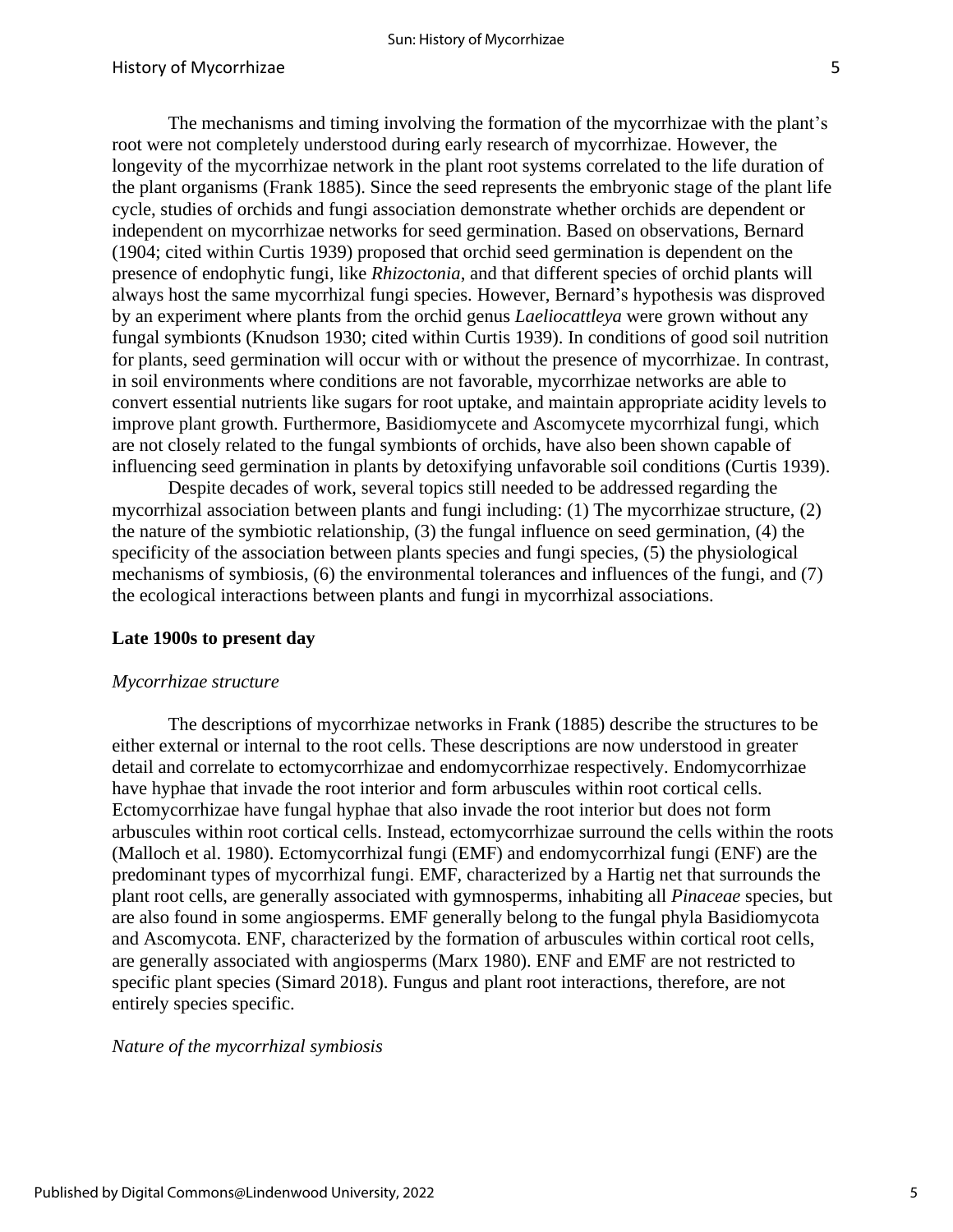Plants, in addition to being primary producers, are an essential component of ecosystem processes due to the interactions and associations with various organisms. Plant interactions with fungi and bacteria drive biogeochemical cycles within an ecosystem. An example is that disruptions to ecosystem stability due to losing keystone species can be stabilized through networks with fungi or bacteria or both (Simard 2018). The symbiotic relationship between plants and fungi used to be considered a parasitic relationship due to the lack of strong evidence of plant derived benefits (Frank 1885; Masui 1926; Curtis 1939). However, it is now understood from multiple studies (MacDougal and Dufrenoy 1944; Marx 1980; Allen et al. 2003; Simard 2018; Barto et al. 2012; Wyatt et al. 2014; Reinhardt 2007; Deepika and Kothamasi 2015) that the vast majority of mycorrhizal relationships between plants and fungi are mutualistic relationships where both species benefit from the other's presence. Sufficient evidence when examining fungi endophytes, especially in orchid species, show a mutualistic symbiosis between the developing fungal symbionts and the plant roots. Close associations, aided by arbuscules, enable nutrient exchange between plants and fungi. Organic compounds, like sugars, and trace elements, like phosphorous and nitrogen, from the soil are collected by the fungal mycorrhizae and transported to the plant. In exchange, carbon sources from the plant are shared with the fungi (MacDougal and Dufrenoy 1944).

Functions provided by the fungi include: more efficient water and nutrient absorption, increased resilience in the environment, and stimulating plant growth. In exchange, fungi utilize organic compounds produced by the plant, like carbohydrates and amino acids, for growth or reproduction (Marx 1980). Vitamins, minerals, and water collected from the soil by the mycorrhizae networks are transported from the hyphae to the plant roots positively affecting the plants. Additionally, plant communication through hormones like auxin and strigolactone is facilitated through mycorrhizae which are intertwined with multiple plants. Mycorrhizae networks in association with plants can also provide protection against root pathogens or root stress from parasitic nematodes. Therefore, mycorrhizae play a large role not only in plant regulation but also in environmental stability (Garg & Chandel 2011). The topology of the mycorrhizae networks can be seen in Douglas fir species where plant nutrients, defenses, and signaling molecules are transmitted between plant individuals by the means of mycorrhizae. This network enhances inter-plant communication and affects resource allocation, learning, and overall ecosystem productivity (Simard 2018). Therefore, extensive mycorrhizae presence facilities the functionality and growth of the plant with close nutrient exchange.

Formation of mycorrhizae is favorable as mycorrhizae enhances the function of the plant roots by acquiring soil nutrients and growing more numerously in locations where plant roots would not be able to proliferate. As a result, the plants invest less resources into root development and more in establishing mycorrhizal relationships. The carbon sugars that would have been used towards root development are instead traded with the fungi in exchange (Simard 2018). Mycorrhizae networks stimulate species diversity within a community by increasing the productivity of plants with assistance in absorption and cycling of soil nutrients which can influence further plant growth and interspecies interactions.

It is now understood that mycorrhizal relationships can provide mutual advantage to plant and fungal symbionts. However, not all mycorrhizal relationships are mutualistic. Further identification and classification of biodiversity within the vascular plants reveals certain plants that are parasitic with heavy reliance on the mycorrhizae networks. These types of plants, known as mycoheterotrophs, derive nutrition from the mycorrhizae since they do little or no photosynthesis and thus cannot synthesize nutrients on their own. In certain plant families like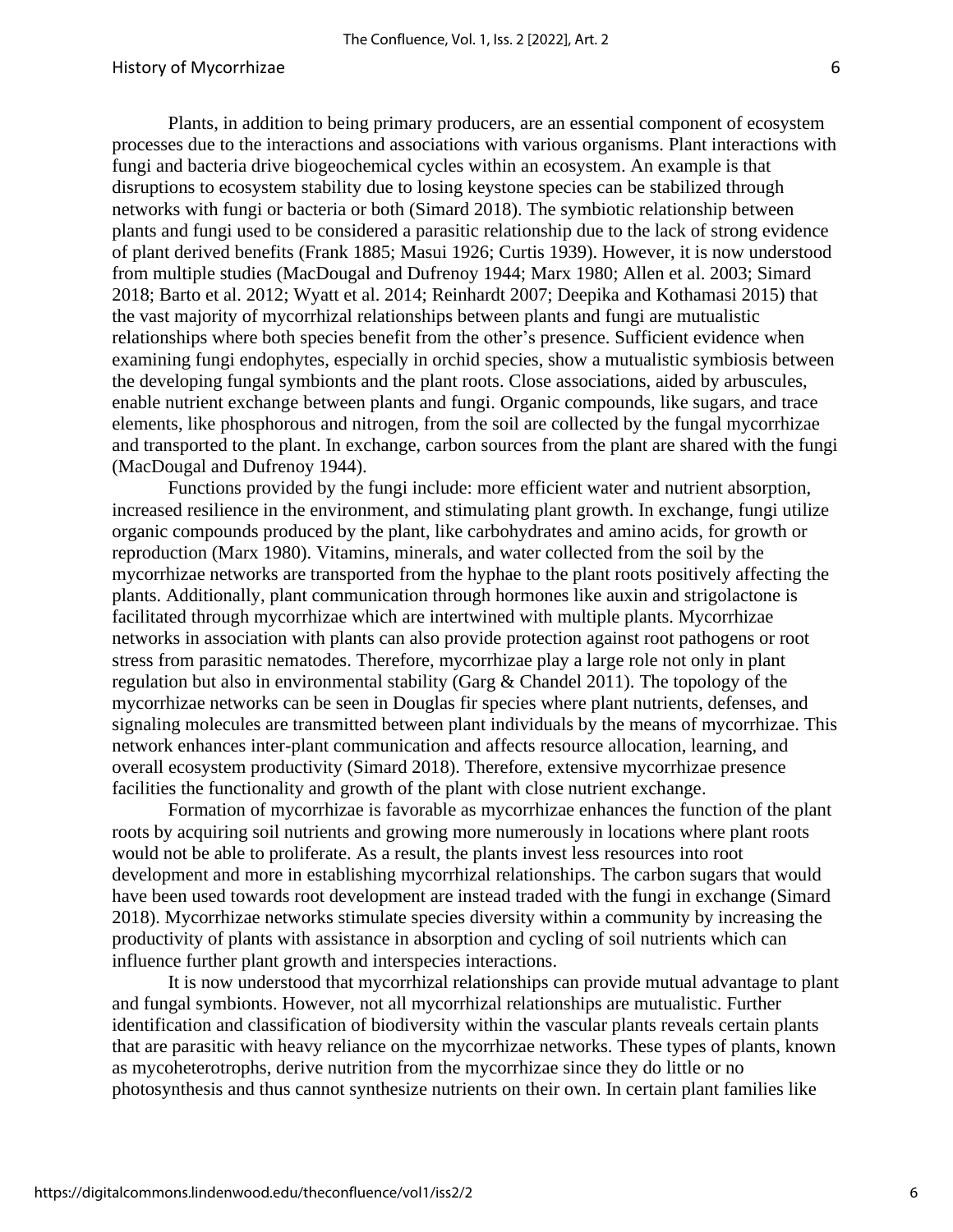Orchidaceae, some species of mycoheterotrophs are further classified as achlorophyllous, meaning they lack chlorophyll and photosynthesis cannot occur (Finlay 2008). From an evolutionary perspective, mycoheterotrophic plants that obtain nutrients from the mycorrhizae networks hold adaptive advantage compared to those that have relationships with other types of fungi. The mycorrhizae are connected within a same network with other autotrophic plants where nutrient flow between species is regulated within the mycorrhizae (Wyatt et al. 2014; Finlay 2018). Carbon supply can be allocated between neighboring connected plants and fungi which can increase the carbon received by the mycoheterotrophic plants by forming multiple mycorrhizae associations (Allen et al. 2003). Isotopes of carbon and nitrogen were used in tracing the path of nutrient flow in mycoheterotrophic plants that are achlorophyllous. Nutrients like carbon are obtained from the mycorrhizae connected with other autotrophic plants. Mycoheterotrophic plants are regarded as parasitic plants in association with fungi. Some Basidiomycetes fungi are associated in particular orchid species that are mycoheterotrophic. (Courty et al. 2011). In extreme cases, with orchid examples like *Corallorhiza,* mycorrhizae function in place of the plant organs needed for nutrient absorption or formation like in the leaves or roots (MacDougal and Dufrenoy 1944). Evidence shows carbon movement within the mycorrhizae networks to mycoheterotrophic plants. Therefore, mycorrhizae have ecological impact beyond fungi and photosynthetic plants.

Similar to how the nervous system acts as a network of communication fibers in humans and other animals, mycorrhizae networks are analogous for plant communities (Simard 2018). Chemical signals are the primary method of communication in below-ground networks with other organisms. These signals, termed info-chemicals, include plant hormones or secondary metabolites capable of eliciting a response when mobile in the soil environment. Mycorrhizae act as a passage for cellular signals to travel without interference or degradation within the soil. Since the mycelium is generally not species specific, nutrients and other substances flow among plant individuals through mycorrhizae. Allelopathic chemical movements are also supported within mycorrhizae to other neighboring species, which may result in stronger response than allelopathic chemicals diffusing through the soil (Barto 2012).

Fungi are able to assist plants in other processes besides absorption. Some inorganic compounds, like ammonium, are toxic and cannot be transported to the plant directly. Instead, the mycelium tissue converts ammonium into a nontoxic form, like glutamine, before transportation to the plant (Allen et al. 2003). In addition, fungi influence water regulation in response to evapotranspiration by the shoot system of the plant. An example includes the regulation of the stomata by hormones, like abscisic acid produced by the fungi below the soil, to elicit a response above the soil. Fungi in mutual symbioses exert degrees of control based on nutritional standards met by each partner. This is not limited to just mycorrhizae but is also found in bacterial and plant root nodule relationships. A linear relationship is exhibited in which the amount of resources received is the amount returned between partners (Wyatt et al. 2014). Limited nutrients, like nitrogen or phosphorous, retrieved from the fungi results in less photosynthetic products shared by the plants and vice versa. However, the mechanisms and biological exchange within the mycorrhizae networks is not consistent or fully understood. Cooperation between the symbionts is compared to the concept of the prisoner's dilemma. Natural selection favors mutual cooperation between fungi and plants that contribute equally in terms of resources. Mycorrhizae associations have co-evolved in certain lineages due to the benefits of the symbiosis (Wyatt et al. 2014). Studies agree that the relationship between fungi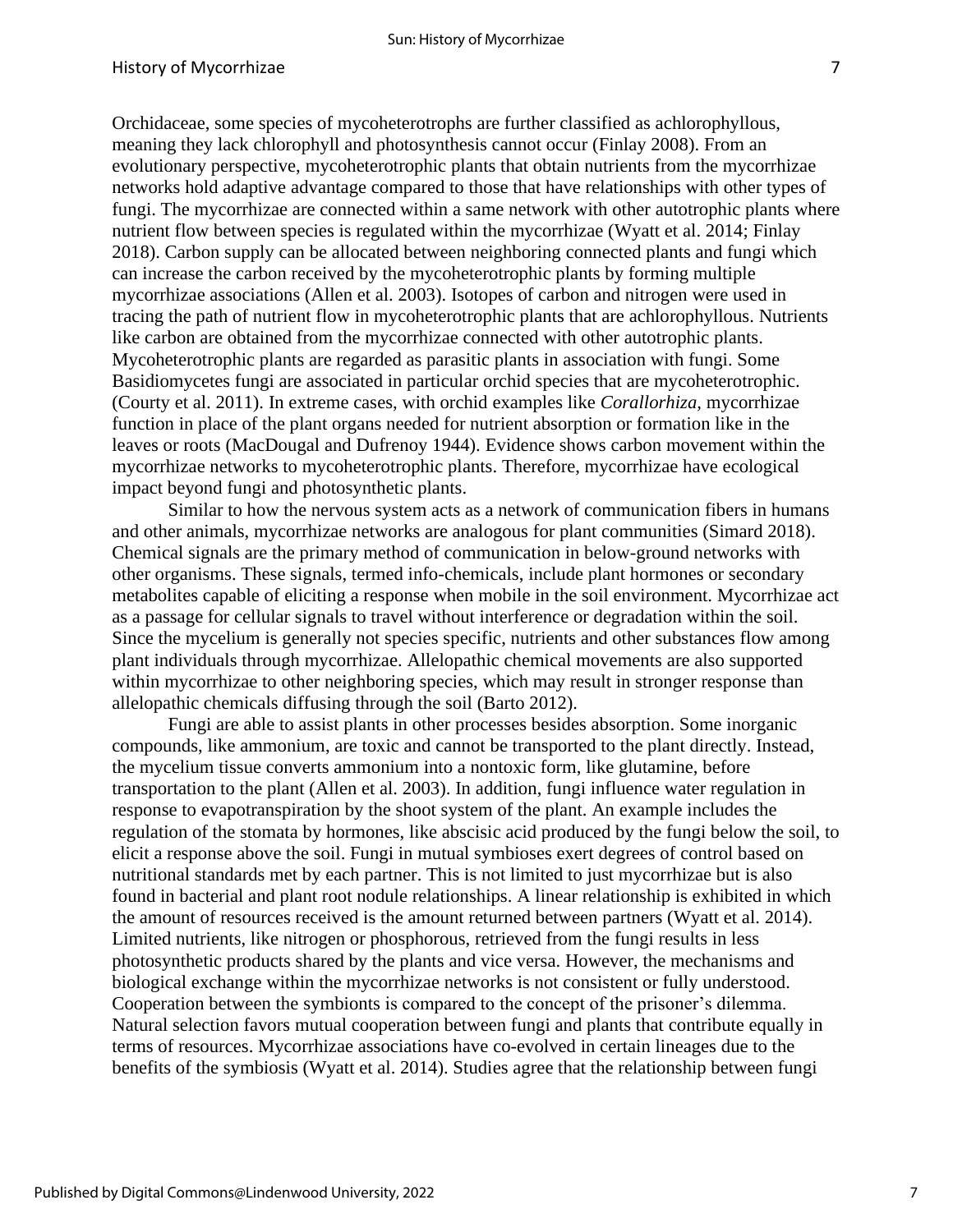#### History of Mycorrhizae 8

and plants is largely mutualistic. The plants supply fungi with sugars and the fungi assist in water and trace element absorption within the soil environment.

## *Optimal soil conditions for mycorrhizal growth*

Mycorrhizae networks found in various biomes vary in density within the soil based on moisture levels (Mason 1928; Masui 1926). These observations still stand in current research on mycorrhizae. In ecosystems like marshes, plants were also observed to develop mycorrhizae. However, the growth of the fungi is limited most likely due to the water-saturated soil (Read et al. 1976). Experiments with *Sorghum vulgare* roots and *Rhizophagus irregularis* tested in control, drought, and flooded condition show differences in phosphorous uptake by the mycorrhizae where 15-20% soil moisture is most optimal. Flooded or wet conditions resulted in the lowest phosphorous absorption compared to control treatments inoculated with the mycorrhizae fungi. Since mycorrhizae fungi grow optimally in aerobic settings, extreme flooding or wet soils can reduce the uptake of oxygen for the fungal symbiont to grow or perform symbiosis with the plants. As a result, a temporary parasitic state can occur in which the fungi receive carbon supplies from the plants without a return in exchange due to the inability of the fungi to perform its function (Deepika and Kothamasi 2015). Soil moisture impacts the relative abundance of mycorrhizae networks.

#### *Mycorrhizae specificity*

Mycorrhizae types exhibiting specific host-symbiont relationships include ericoid, arbutoid, monotropoid, and orchid in mutual symbiosis with Ericaceae, along with Ericaceae subfamilies, and Orchidaceae respectively (Simard 2018). Mycorrhizae networks are generally non-species specific, meaning that plants can associate with multiple species of fungi, or a single species of fungus can be a symbiont to multiple plants in a connected ground network (Allen et al. 2003). For example, orchid species do not have a specific mycorrhizae association with a single type of fungus. However, orchid mycorrhizae are generally arbuscular. *Caladenia* orchids tend to associate more frequently with *Sabacina vermifera* while other orchid species, like those of the genus *Diuris*, associate more frequently with *Tulasnella calospora* (Warcup 1971).

## *Mycorrhizal influence on seed germination*

Seed dormancy is an adaptive response against germination in unfavorable environmental conditions. Sufficient moisture, specific environmental conditions, and the presence of the plant hormones gibberellins, can induce seed germination. Based on the environment, germination may not be favorable, as in deserts during dry periods. Some fungi influence seed germination, especially in *Diurus* species with *Tulasnella* (Warcup 1971). Evidence shows higher seed germination rates in the desert cactus *Opuntia streptacantha* inhabited with fungi species like *Phoma* spp*.*, *Trichoderma koningii*, and *Penicillium chrysogenum* (Delgado‐Sánchez et al. 2010). The fungus *Rhizoctonia,* which is common in orchid plant species, was also studied in association with the desert cactus *O. streptacantha.* The results show that germination rates were low, and therefore, *Rhizoctonia* has no influence on seed germination with the cactus plant. Fungi-seed relationships may be species exclusive like in the orchids. Early mycorrhizae formation from these fungi allow efficient germination since the fungi are able to erode the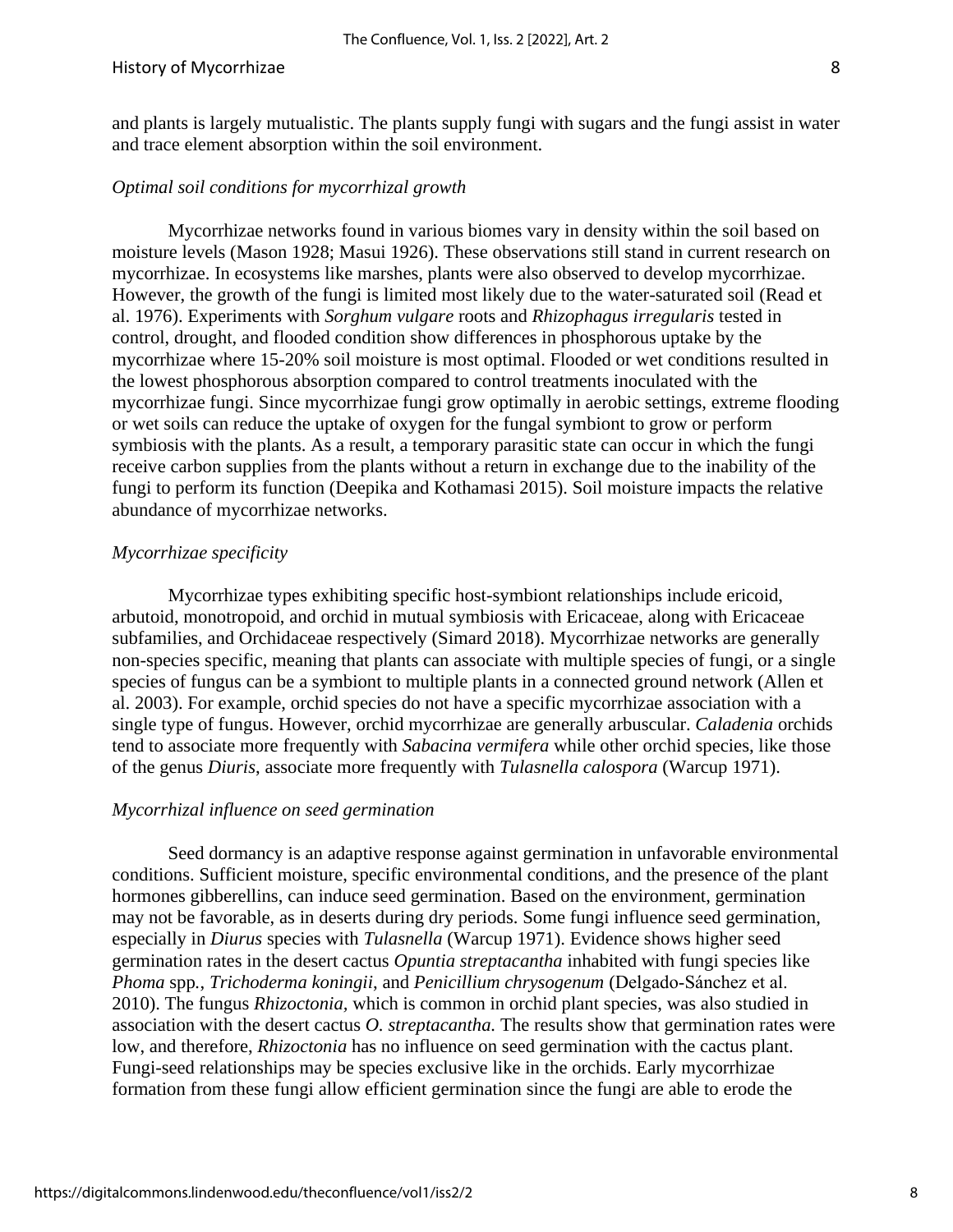#### History of Mycorrhizae 9

protective layers of the seed, like the testa and the seed coat, reducing the mechanical strain required to open the seed to initiate germination. As a consequence, mycorrhizae networks have an influence in the early development of the seed plant.

#### *Extensions and mechanics of mycorrhizae*

Plant root signals, collectively referred to as the root exudates, influence the formation of mycorrhizae networks. Although the mechanisms of how endophytic fungi develop with the plant's root are still unclear, evidence shows chemical and cellular signaling from the plants guide fungi to locate and form an association with the plant's roots (Reinhardt 2007). The symbiotic relationships between plants and fungi are first initiated through a series of signals between the fungi and the roots. In situations where mutual agreement precedes the formation of an association, the cells of the plant roots and fungi hyphae interact to form a linkage known as an appressorium. Appressorium formation of the fungi in contact with the plant cell stimulates a reorganization within the plant cell's cytosol to form a pre-penetration site where the hyphae will eventually enter through the cell's plasmalemma. These interactions between the host plants and the fungi symbionts further support a mutualistic symbiosis with cellular communication pre-and post-formation of the mycorrhizae. Plants possess degrees of control in allowing the formation of mycorrhizae in response to beneficial exchange between partners. Plants will continue to supply carbon compounds produced in photosynthesis to the fungi in exchange for nutrients absorbed by arbuscular structures. A mutualistic symbiosis is supported between plants and fungi through the formation of these mycorrhizae networks (Garg and Chandel 2011; Reinhardt 2007).

Plants do not only form mutual relationships with fungi as mycorrhizae networks. Plant nodule symbiosis with symbiotic nitrogen-fixing bacteria is also mutualistic (Reinhardt 2007). Furthermore, the plant can form a symbiosis with fungi and bacteria within the soil simultaneously as a tripartite association (Bonfante and Anca 2009). Endobacteria can inhabit the mycelium of the fungi just as the fungi can inhabit the interior of the plant's roots. Therefore, the mycorrhizae can be viewed as a connection between multiple organisms. The tripartite relationships between bacteria, plants, and fungi are ecologically efficient. Chemical signaling and environmental stress resiliency, aided by helper bacteria, improve the growth capabilities of the host plant (Bonfante and Anca 2009). The endobacteria also affect mycelium growth within the soil Chemical signaling and influences on gene expression between plants and fungi play similar roles in the establishment of the rhizosphere. The rhizosphere consists of the plant's roots in symbiosis with bacteria within the soil that affect plant nutrition and growth by assisting in: absorbing soil nutrients, eliciting defense responses both in the shoot and root system, and enabling stress environment resiliency in exchange for carbon supply. A common symbiosis receptor pathway, like the stages of cell signaling, is described where nod factors, which are signaling molecules produced by the bacteria link to receptors on the plant's membrane to elicit a transduction response within the plant cell (Reinhardt 2007). The response, which is the transcription of the plant's symbiosis genes, results in cellular reorganization of the plant's cells to allow an association with either the fungi or bacteria. Formation of the rhizosphere is attributed to plant root exudates, like metabolites, that attract bacterial microbes. (Bakker et al. 2013). Mycorrhizae relationships between plants and fungi extend into the rhizosphere facilitating symbiosis and regulation of overall soil state. The root exudates and strigolactone secreted by the plant influence the initial formation of the network features like appressorium.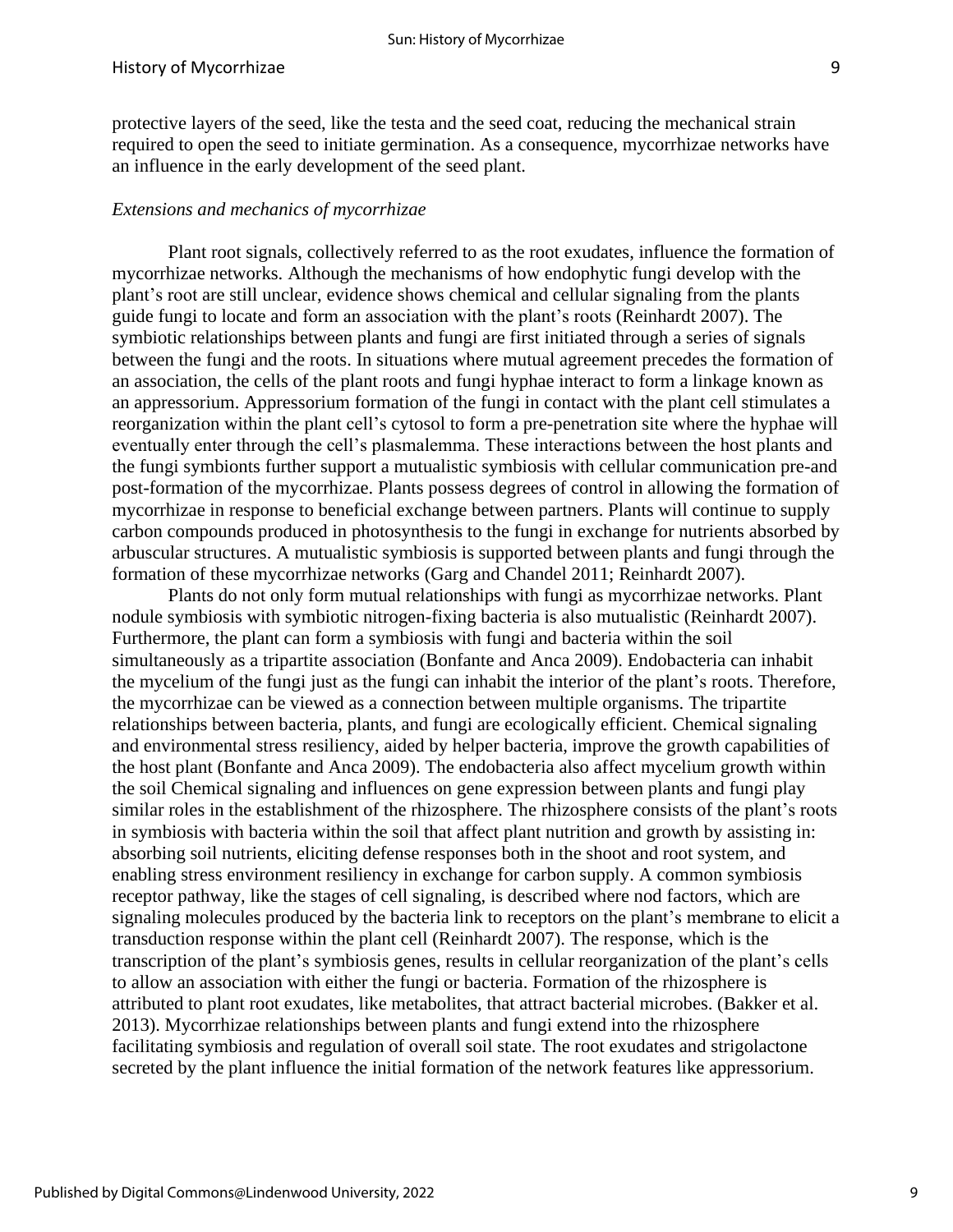Fungi along with other soil microorganisms are important influences in environmental ecology and overall plant productivity. Fungi and bacteria can decompose, recycle, and acquire resources, in exchange for sugar (Finlay 2008; Bonfante and Anca 2009). In an ecological view, mycorrhizal fungi and bacteria within the rhizosphere can compete for plants that supply carbon photosynthates. Conditions experienced by plants can increase participation in mycorrhizal mutualisms. For example, seedlings of grass species like *Festuca ovina* or *Deschampsia flexuosa* growing in nutrient deficient environments tend to exhibit extensive mycorrhizae networks (Read et al. 1976). Furthermore, strong competition between neighboring plants also stimulates increase in mycorrhizae networks as the symbiont mycelium functions to increase surface area for nutrient absorption. Even plant Families that have not been widely observed to associate with mycorrhizae, like Juncaceae and Cyperaceae, will develop mycorrhizae networks in times of nutrient stress, which may aid in competition against other plant species.

#### **Discussion**

A comparison between historical and contemporary studies of mycorrhizae networks is presented. The understanding of mycorrhizae has changed since the late  $19<sup>th</sup>$  and early  $20<sup>th</sup>$ century. Early work describing the morphological and physiological aspects of mycorrhizae provided the fundamentals upon which newer elucidations of mycorrhizae were based. Common conclusions from early studies regarding mycorrhizae included: the relationships between fungi and plants were thought to be parasitic; fungi are present throughout the life of the plants starting early in seed germination, although the extent of whether the mycorrhizae influence seed germination is unclear; mycorrhizal fungi can be found in multiple environmental conditions; and some fungi exhibit species specific associations with certain plant species, while other fungi in mycorrhizal associations are generalists. Research in the  $21<sup>st</sup>$  century showed mycorrhizae networks to be fundamental ecological features of plants and other microorganisms in the soil. This intensive below ground network of plant roots, fungi, and other microorganisms like bacteria, facilitates a system of underground communication between multiple organisms and species. Figure 1 depicts a general timeline of the progress that has been made in the understanding of mycorrhizae networks.

To summarize our current understanding of mycorrhizae, the relationship between mycorrhizal fungi and plants are primarily mutualistic, with mycoheterotrophic plants as an exception. These associations can be traced back to the early vascular plants where plant life on land was facilitated by mycorrhizae networks. Mycorrhizae networks can extend into other neighboring plant roots and facilitate the movement of resources in multiple interconnected paths impacting the overall community or ecosystem in nutrient cycling and flow (Allen 2003). Conclusions that fungi do not have influences on seed germination (e.g. Curtis 1939) are instead corrected in a study by Delgado-Sánchez et al. (2011) where seed germination of the desert cactus, *Opuntia streptacantha,* was influenced by the fungus. Therefore, mycorrhizae can develop and influence the early stages of seed germination. The majority of plants and fungi species are not limited to species-specific interactions. Instead, a plant host can accommodate multiple fungi species, and a single fungus species can be a symbiont of multiple plants. In certain plant taxa, like Orchidaceae and Ericales, arbuscular mycorrhizae are generally specific to those plant types. Mycorrhizae networks are intertwined with other networks associated with different plant roots forming a pathway for nutrient movement between fungi and plants (Bonfante & Anca 2009). Depending on the relationship, different mycorrhizae networks can be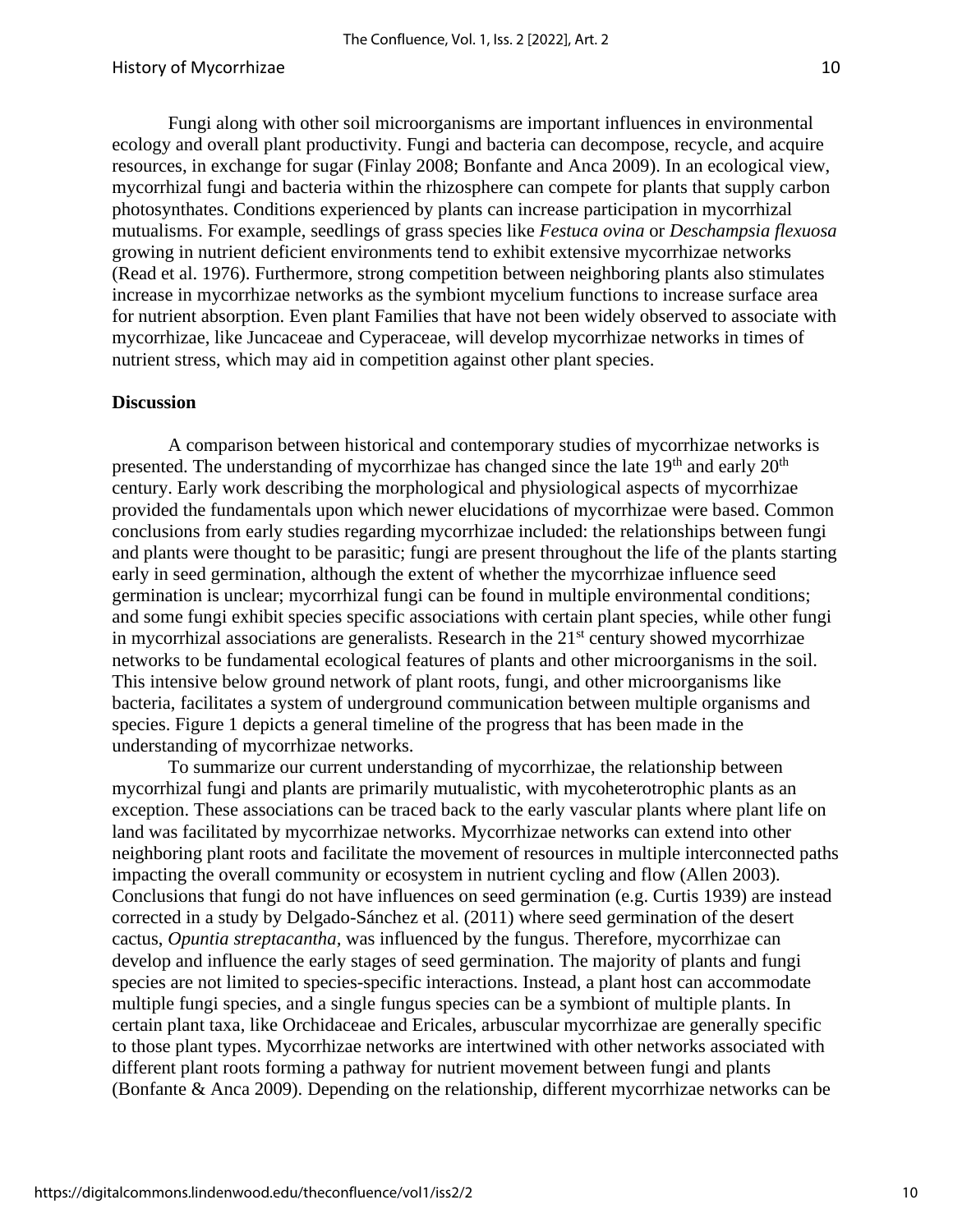developed in an endophytic fashion, which is common in the fungal phylum Glomeromycetes, in Ericoid fashion in the Ericales plant order, or in an ectophytic fashion. Plant root exudates and hormones are important factors in signaling, communication, and establishment of mycorrhizae networks. These effects extend to bacteria of the rhizosphere by root nodule symbiosis (Reinhardt 2007). Mycorrhizae networks enhance plant nutrition in addition to their role as natural decomposers. Nutrient cycling within the soil impacts ecological interactions of organisms in the community and increases productivity.

Increasing human population increases demands for food production. However, current agricultural methods do not meet the recommended requirements of a balanced diet. Consumption of meats require large area of land dedicated to raising livestock which not only depletes the land available for crops, but also increases greenhouse gas emissions into the atmosphere. Instead, a shift to plant-derived foods as sources of protein can not only reduce greenhouse gas emissions, but also promote environmental sustainability and human health (Bahadur et al. 2018). Fungi and microorganisms form symbiotic associations with plants which increase plant productivity, while performing other functions like soil detoxification and nutrient cycling between organisms. (Garg  $\&$  Chandel 2011). Utilizing these interactions between fungi and plants in agricultural practices can increase crop production based on resource allocation from above and belowground exchange (Wyatt 2014). These can be solutions when addressing human population growth. Despite the progress made in understanding mycorrhizae and how it can benefit humans, more research is needed in elucidating the mechanism involved with mycorrhizae formation and how nutrient movement are allocated between species.



**Figure 1.** The timeline depicts how understanding of mycorrhizae has changed and progressed. The years shown (not to scale) correspond to the works of the authors in the colored key respectively. This timeline does not include every research work of mycorrhizae, but instead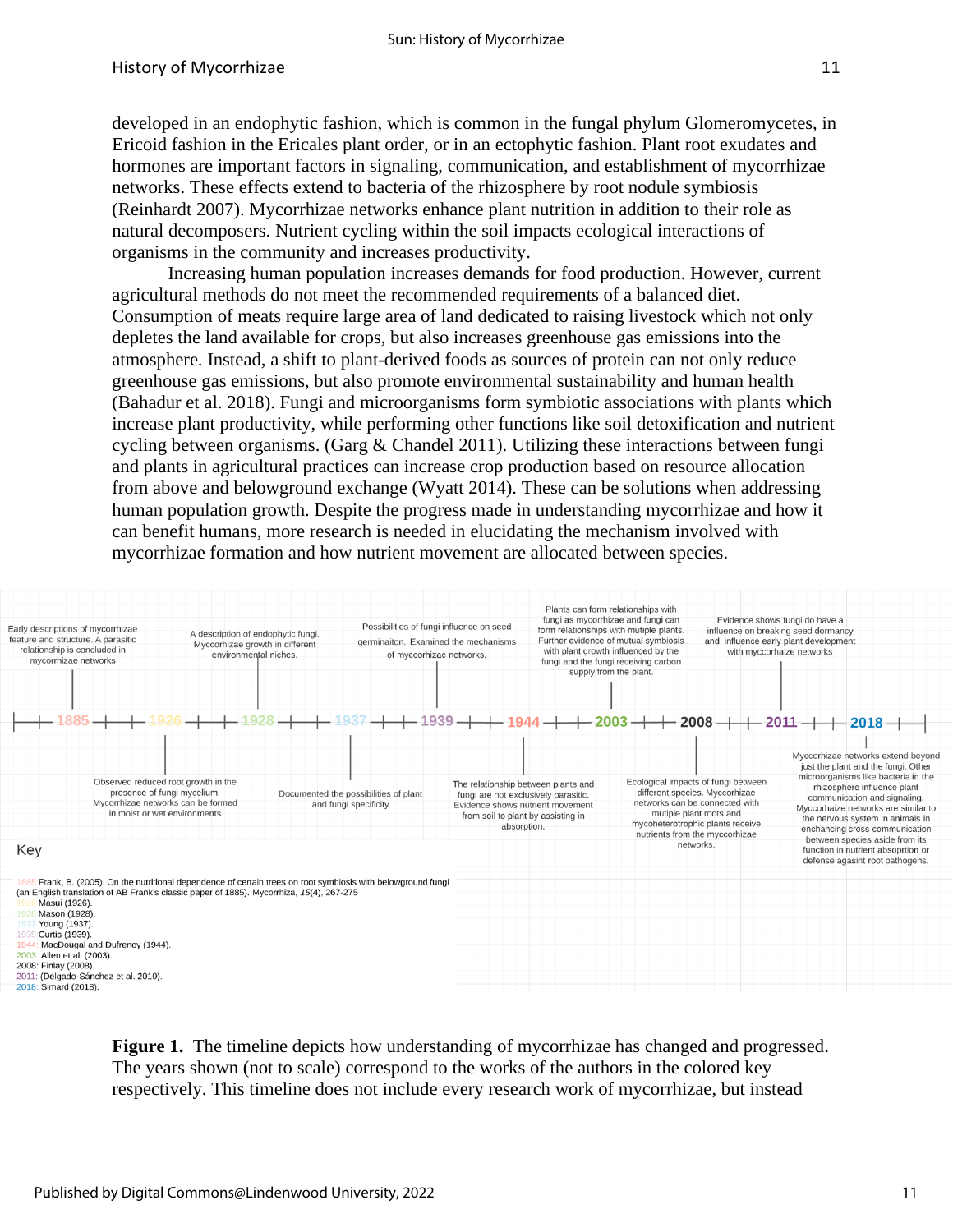highlights manuscripts cited in this review that represent major developments in the science of mycorrhizae.

## **Acknowledgment**

I thank J. Neely and M. Woltz for review of this paper along with suggestions for improvement.

## **References:**

Allen MF, Swenson W, Querejeta JI, Egerton-Warburton LM, Treseder KK. 2003. Ecology of mycorrhizae: a conceptual framework for complex interactions among plants and fungi. Annual Review of Phytopathology. 41(1):271-303.

Bakker PA, Berendsen RL, Doornbos RF, Wintermans PC, Pieterse CM. 2013. The rhizosphere revisited: root microbiomics. Frontiers in Plant Science. (4):165.

Barto EK, Weidenhamer JD, Cipollini D, Rillig MC. 2012. Fungal superhighways: do common mycorrhizal networks enhance below ground communication?. Trends in Plant Science. 17(11):633-637.

Bonfante P, Anca IA. 2009. Plants, mycorrhizal fungi, and bacteria: a network of interactions. Annual Review of Microbiology. 63:363-383.

Cavalier‐Smith T. 1998. A revised six‐kingdom system of life. Biological Reviews. 73(3):203-266.

Courty PE, Walder F, Boller T, Ineichen K, Wiemken A, Rousteau A, Selosse MA. 2011. Carbon and nitrogen metabolism in mycorrhizal networks and mycoheterotrophic plants of tropical forests: a stable isotope analysis. Plant Physiology. 156 (2):952-961.

Curtis JT. 1939. The relation of specificity of orchid mycorrhizal fungi to the problem of symbiosis. American Journal of Botany. 390-399.

Deepika S, Kothamasi D. 2015. Soil moisture—a regulator of arbuscular mycorrhizal fungal community assembly and symbiotic phosphorus uptake. Mycorrhiza. 25(1):67-75.

Delgado‐Sánchez P, Ortega‐Amaro MA, Jiménez‐Bremont JF, Flores J. 2011. Are fungi important for breaking seed dormancy in desert species? Experimental evidence in *Opuntia streptacantha* (Cactaceae). Plant Biology 13(1):154-159.

Feijen FA, Vos RA, Nuytinck J, Merckx VS. 2018. Evolutionary dynamics of mycorrhizal symbiosis in land plant diversification. Scientific Reports 8(1):1-7.

Finlay RD. 2008. Ecological aspects of mycorrhizal symbiosis: with special emphasis on the functional diversity of interactions involving the extraradical mycelium. Journal of Experimental Botany. 59(5):1115-1126.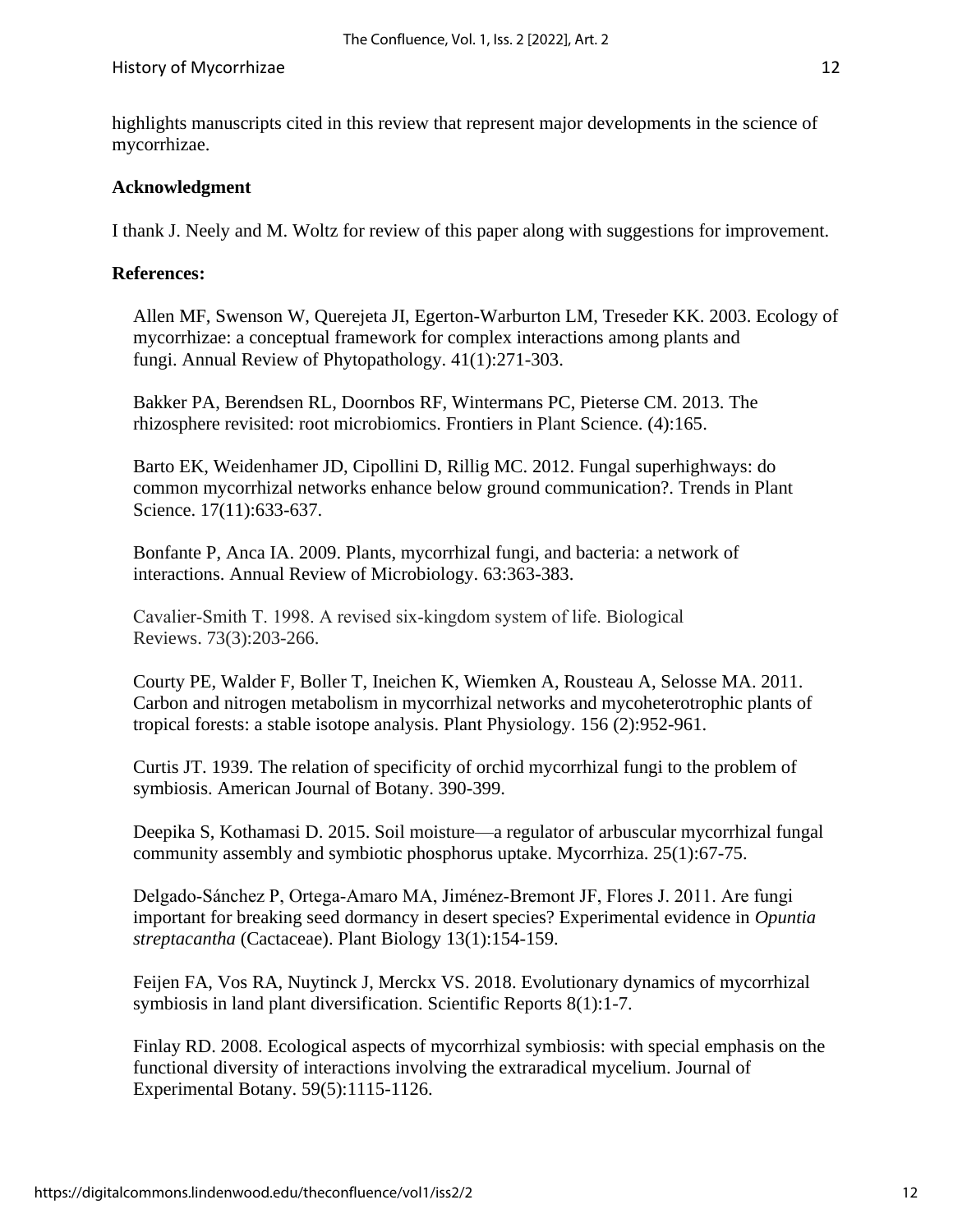Frank B. 2005. On the nutritional dependence of certain trees on root symbiosis with belowground fungi (an English translation of AB Frank's classic paper of 1885). Mycorrhiza. 15(4):267-275.

Garg N, Chandel S. 2011. Arbuscular mycorrhizal networks: process and functions. Sustainable Agriculture (Vol. 2):907-930.

Gupta S, Wali A, Gupta M, Annepu SK. 2017. Fungi: an effective tool for bioremediation. In Plant-Microbe Interactions in Agro-Ecological Perspectives (pp. 593-606).

Janzen DH. 1980. When is it coevolution?

Krishna B. KC, Goretty MD, Anastasia V, Clarence JS, David F, Dirk S, Elizabeth L, Hannah W, Jeffrey MF, Kari D, Kevin M, Madhur A, Malcolm C, Neil R, Nigel ER, Rene VA, Robert H, Samantha P, Shayan S, Tim GB, Evan DGF. 2018. When too much isn't enough: Does current food production meet global nutritional needs? PloS One. 13(10):0205683.

MacDougal DT, Dufrenoy J. 1944. Mycorrhizal symbiosis in *Aplectrum*, *Corallorhiza* and *Pinus*. Plant Physiology. 19(3):440.

Malloch DW, Pirozynski KA, Raven PH. 1980. Ecological and evolutionary significance of mycorrhizal symbioses in vascular plants. Proceedings of the National Academy of Sciences. 77(4):2113-2118

Martin F, Kohler A, Murat C, Veneault-Fourrey C, Hibbett DS. 2016. Unearthing the roots of ectomycorrhizal symbioses. Nature Reviews Microbiology. 14(12):760-773.

Marx DH. 1980. Role of mycorrhizae in forestation of surface mines. In In: Trees for Reclamation Symposium Proceedings; Gen. Tech. Rep. NE-61. Broomall, PA: US Department of Agriculture, Forest Service, Northeastern Forest Experiment Station. (Vol. 61):109-116

Mason E. 1928. Note on the presence of mycorrhiza in the roots of salt marsh plants. New Phytologist. 27(3):193-195.

Masui K. 1926. A study of the mycorrhiza of *Abies firma*, S. et Z., with special reference to its mycorrhizal fungus, *Cantharellus floccosus*, Schw. Memoirs of the College of Science, Kyoto Imperial University. Ser. B. 2(1):15-84.

Newsham KK, Fitter AH, Watkinson AR. 1995. Multi-functionality and biodiversity in arbuscular mycorrhizas. Trends in Ecology and Evolution. 10(10):407-411.

Raut JK. 2020. Mushroom: a potent source of natural antiviral drugs. Applied Science and Technology Annals. 1(1):81-91.